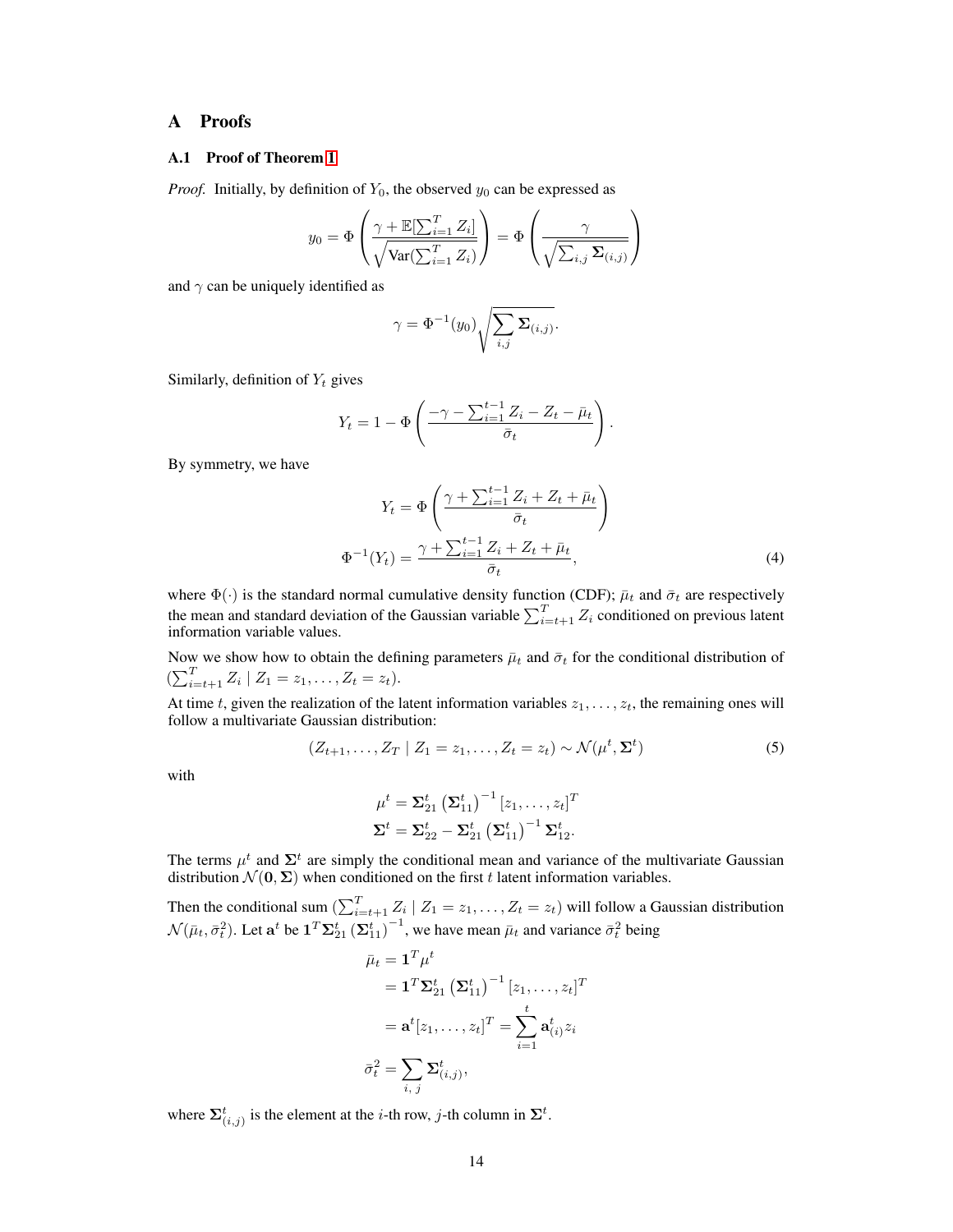Once we have observed  $y_t$  and identified  $z_1, \ldots, z_{t-1}$ , by substituting and rearranging Eq. [\(4\)](#page-0-0), we can uniquely identify  $Z_t$ :

$$
Z_t = z_t = \frac{\bar{\sigma}_t \Phi^{-1}(y_t) - \sum_{i=1}^{t-1} (1 + \mathbf{a}_{(i)}^t) z_i - \gamma}{1 + \mathbf{a}_{(t)}^t}.
$$

Therefore, given  $\Sigma$  and  $\gamma$ , once we have observed  $y_1, \ldots, y_t$ , we can uniquely identify  $z_1, \ldots, z_t$ . As a result,  $(\Phi^{-1}(Y_t) | Y_{t-1} = y_{t-1}, \ldots, Y_1 = y_1)$  is equivalent of  $(\Phi^{-1}(Y_t) | Z_{t-1} = z_{t-1}, \ldots, Z_1 = z_1)$  $z_1$ ).

Now we are going to find the conditional distribution for  $(\Phi^{-1}(Y_t) | Z_{t-1} = z_{t-1}, \ldots, Z_1 = z_1)$ .

As shown in Eq.  $(5)$ , when conditioning on the first t latent information variables  $Z_s$ , the remaining ones follow distribution  $\mathcal{N}(\mu^t, \Sigma^t)$ . Then when conditioned on  $(Z_{t-1} = z_{t-1}, \dots, Z_1 = z_1)$ , the mean and variance of the conditional marginal distribution of  $Z_t$  are simply the first elements in  $\mu^{t-1}$ and  $\Sigma^{t-1}$ , namely:

$$
(Z_t | Z_{t-1} = z_{t-1}, \ldots, Z_1 = z_1) \sim \mathcal{N}(\mu_{(1)}^{t-1}, \Sigma_{(1,1)}^{t-1}).
$$

Substituting  $\bar{\mu}_t$ ,  $\bar{\sigma}_t^2$ , and replacing the conditioned  $Z_{t-1}, \ldots, Z_1$  with  $z_{t-1}, \ldots, z_1$  in Eq. [\(4\)](#page-0-0), we can obtain the conditional distribution of  $\Phi^{-1}(Y_t)$ , which is a linear transformation of  $(Z_t \mid Z_{t-1})$  $z_{t-1}, \ldots, Z_1 = z_1$ :

$$
(\Phi^{-1}(Y_t) | Z_{t-1} = z_{t-1}, \dots, Z_1 = z_1) \sim \mathcal{N}(\tilde{\mu}_t, \tilde{\sigma}_t^2),
$$

with

$$
\tilde{\mu}_t = \frac{\gamma + \sum_{i=1}^{t-1} (1 + \mathbf{a}_{(i)}^t) z_i + (1 + \mathbf{a}_{(t)}^t) \mu_{(1)}^{t-1}}{\bar{\sigma}_t}
$$
\n
$$
\tilde{\sigma}_t = \frac{\sqrt{\sum_{(1,1)}^{t-1} (1 + \mathbf{a}_{(t)}^t)}}{\bar{\sigma}_t}.
$$

Finally, by applying change-of-variable trick, we are able to write out the conditional likelihood  $P(Y_t = y_t \mid y_{t-1}, \dots y_1; \Sigma, \gamma)$  in terms of  $\Phi^{-1}(y_t)$  for  $0 < t < T$  as

$$
P(Y_t = y_t | y_{t-1}, \dots y_1; \Sigma, \gamma)
$$
  
=  $P(Y_t = y_t | z_{t-1}, \dots z_1; \Sigma, \gamma)$   
=  $P(\Phi^{-1}(Y_t) = \Phi^{-1}(y_t) | z_{t-1}, \dots z_1; \Sigma, \gamma) \times \left| \frac{\partial \Phi^{-1}(y)}{\partial y} \right|_{y=y_t}$   
=  $\frac{\varphi(\Phi^{-1}(y_t); \tilde{\mu}_t, \tilde{\sigma}_t^2)}{\varphi(\Phi^{-1}(y_t))},$  (6)

where  $\varphi(\cdot;\tilde{\mu}_t,\tilde{\sigma}_t^2)$  is the PDF of a normal distribution with mean  $\tilde{\mu}_t$  and variance  $\tilde{\sigma}_t^2$  and  $\varphi(\cdot)$  is the standard normal PDF. When  $t = T$ , we have  $P(Y_T = y_T | y_{T-1}, \ldots, y_1; \Sigma, \gamma) = P(Y_T = y_T | y_{T-1}, \ldots, y_n)$  $y_T$  |  $y_{T-1}$ ) =  $y_{T-1}^{y_T} (1 - y_{T-1})^{(1 - y_T)}$  as it follows a Bernoulli distribution with  $p = y_{T-1}$  by definition. Multiplying  $P(Y_t = y_t | y_{t-1}, \ldots, y_1; \Sigma, \gamma)$  for all  $0 < t \leq T$  gives the likelihood of the path  $y_1, \ldots, y_T$ . With expansion of normal PDFs, log transformation, and some rearrangement of constants, we have the expression for log PDF of  $y_1, \ldots, y_T$  as presented in Theorem 1. П

#### A.2 Proof of Corollary [1](#page--1-1)

*Proof.* If  $\Sigma$  is diagonal, we have  $\Sigma_{21}^t = \Sigma_{12}^t = 0$  for  $t = 1, ..., T$ , indicating  $\Sigma^t = \Sigma_{22}^t$ ,  $\mu_t = 0$ , and  $\mathbf{a}^t = \mathbf{0}$ .

We have,

$$
z_t = \frac{\bar{\sigma}_t \Phi^{-1}(y_t) - \sum_{i=1}^{t-1} (1 + \mathbf{a}_{(i)}^t) z_i - \gamma}{1 + \mathbf{a}_{(t)}^t}
$$

$$
= \sqrt{\sum_{i=t+1}^T \sigma_i^2 \Phi^{-1}(y_t) - \sum_{i=1}^{t-1} z_i - \gamma}.
$$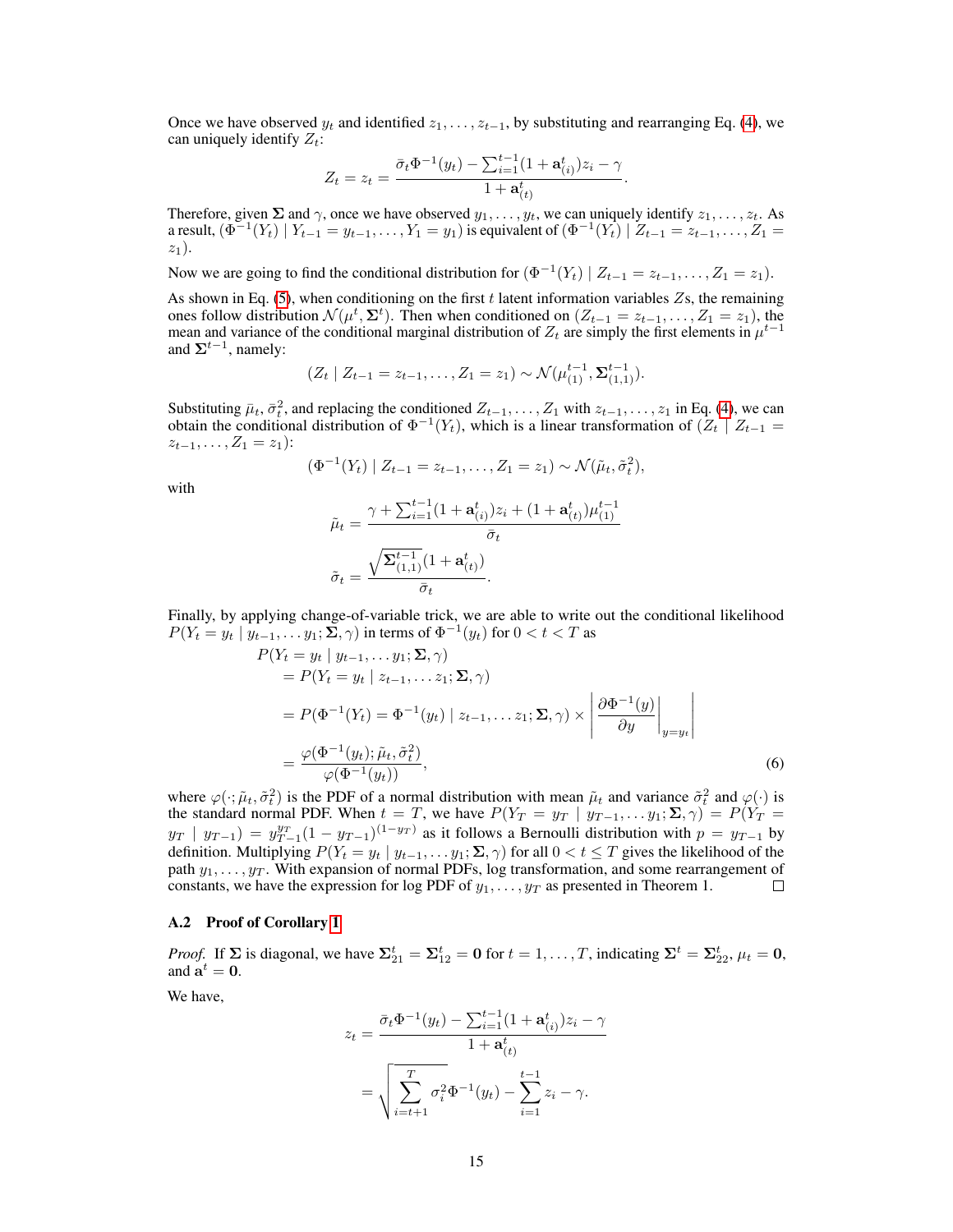Hence,

$$
\gamma + \sum_{i=1}^{t} z_i = \sqrt{\sum_{i=t+1}^{T} \sigma_i^2} \Phi^{-1}(y_t).
$$

Then

$$
\tilde{\mu}_{t} = \frac{\gamma + \sum_{i=1}^{t-1} z_{i}}{\sqrt{\sum_{i=t+1}^{T} \sigma_{i}^{2}}} = \Phi^{-1}(y_{t-1}) \sqrt{\frac{\sum_{i=t}^{T} \sigma_{i}^{2}}{\sum_{i=t+1}^{T} \sigma_{i}^{2}}}
$$
\n
$$
\tilde{\sigma}_{t} = \frac{\sqrt{\Sigma_{(1,1)}^{t-1}}}{\sqrt{\sum_{i,j} \Sigma_{(i,j)}^{t}}} = \frac{\sigma_{t}}{\sqrt{\sum_{i=t}^{T} \sigma_{i}^{2}}}.
$$

 $\Box$ 

### A.3 Proof of Proposition [1](#page--1-2)

*Proof.* The proof follows by repeatedly applying the law of iterated expectations. In particular,

$$
\mathbb{E}[Y_{t+1} | Y_0, \dots, Y_t] \n= \mathbb{E}[\mathbb{E}[Y_{t+1} | Z_1, \dots, Z_t] | Y_0, \dots, Y_t] \n= \mathbb{E}[\mathbb{E}[\mathbb{E}[Y_T | Z_1, \dots, Z_{t+1}] | Z_1, \dots, Z_t] | Y_0, \dots, Y_t] \n= \mathbb{E}[\mathbb{E}[Y_T | Z_1, \dots, Z_t] | Y_0, \dots, Y_t] \n= \mathbb{E}[Y_t | Y_0, \dots, Y_t] \n= Y_t.
$$

 $\Box$ 

## B Synthetic Data Simulation Study

In addition to the real-world datasets we have studied, we also examine the expressiveness of GLIM by generating probability paths under the model with different parameter settings. In particular, we consider paths of length  $\overline{T} = 10$ , with a constant covariate  $\overline{X} = 1$ , initial value  $y_0 = 0.75$ , and  $G_{\beta}(X, t) = \exp(\beta X(t-1))$ . Figure [6](#page-3-0) shows the path distribution for several different combinations of  $\rho$  and  $\beta$  values. As is visually apparent from the figure, even with such simple parameterization of the covariance matrix, the model can produce paths exhibiting a wide range of structures while maintaining the martingale property. For example, one can generate paths exhibiting variance near the end of the time period ( $\beta = 1$ ), or near the beginning ( $\beta = -1$ ).

Under quite general regularity conditions, Bayesian posterior means yield consistent parameter estimates [\[Miller, 2018\]](#page--1-3), yet their finite-sample properties are not always as nice. Here, we explore the efficacy of GLIM to recover estimates in a limited data setting.

In our simulated setting, we consider a time horizon of  $T = 5$  steps, with probability paths associated with a single binary covariate X. We tested  $5 \times 5 = 25$  different pairs of  $\beta$  and  $\rho$  values, ranging from -0.4 to 0.4. For each  $(\beta, \rho)$  pair, we generated 50 synthetic datasets, with each dataset comprised of 500 probability paths, and half of the paths having  $X = 0$  and the other having  $X = 1$ . On each synthetic dataset, we fit a GLIM model with MCMC to compute the posterior means  $\hat{\beta}$  and  $\hat{\rho}$  of the model parameters.

We plot the results of this exercise in Figure [7.](#page-3-0) For each parameter choice, we plot the mean and standard deviation of  $\hat{\beta}$  and  $\hat{\rho}$  across the 50 synthetic datasets. For all choices of  $\beta$  and  $\rho$ , the posterior means are tightly clustered around the true values, indicating our inference is generally working well, even with short paths and relatively small datasets. Estimates are somewhat more dispersed when the correlation across latent variables is higher (e.g., when  $\rho = 0.4$ ), ostensibly because we shrink the effective number of sample points in this case, creating a more challenging inference problem. Nevertheless, these results suggest GLIM is often able to effectively recover model parameters.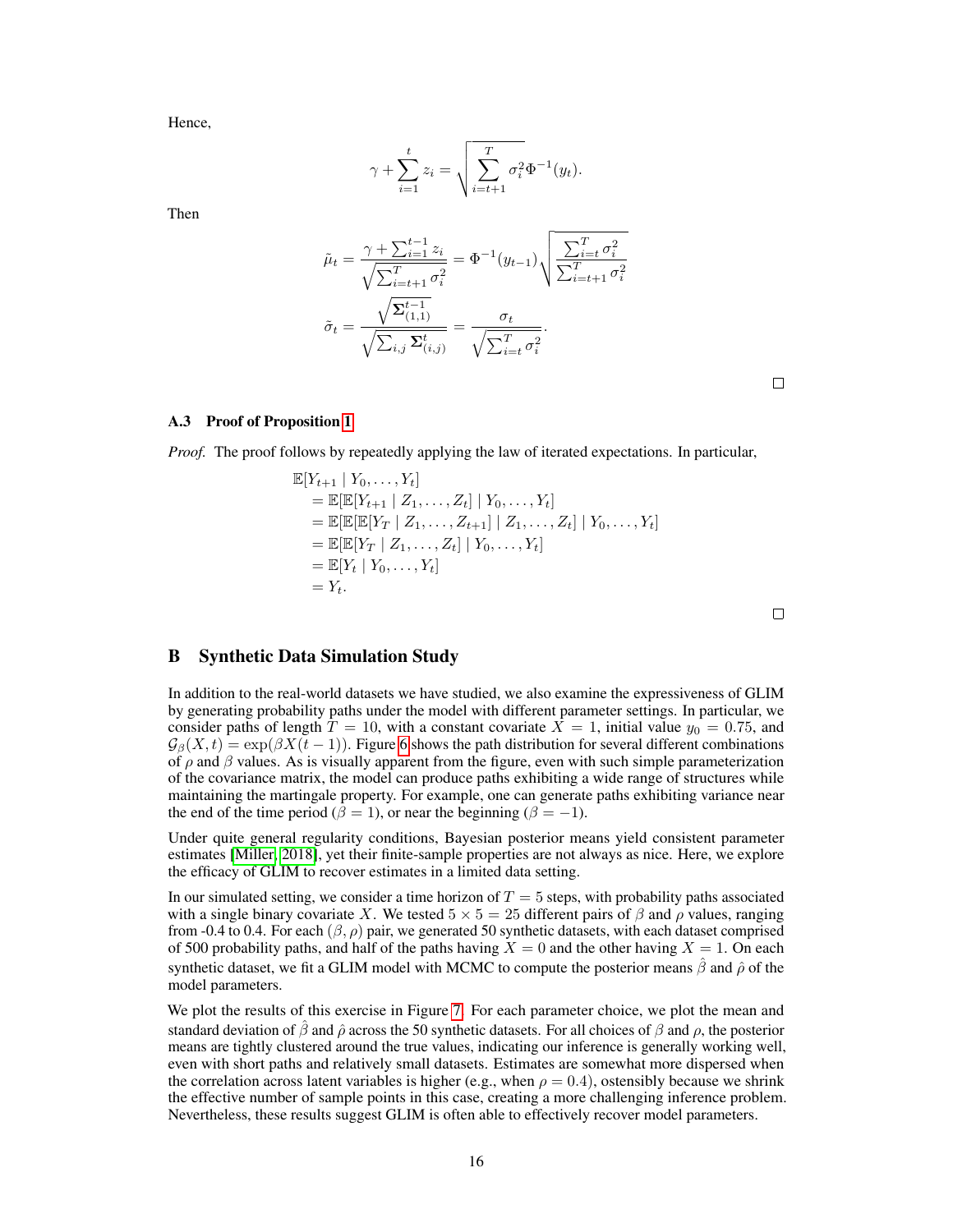<span id="page-3-0"></span>



Figure 6: The distribution of probability paths for different covariance structures of the latent variables, parameterized by  $\beta$  and  $\rho$ . The grey lines show 100 sample probability paths, and the red lines show the path sample means over time.

Figure 7: The distribution of inferred parameters across synthetic datasets, for different choices of  $\rho$ and  $\beta$ .

## C Variance Function Specifications

### C.1 Basketball variance function

For the basketball dataset, we set  $\mathcal{G}_{\beta}(X,t) = \exp(c \cdot sigmoid(\beta X)(t-1))$  where c is a fixed scaling constant to limit the maximum possible value of variance. We set c to be  $\frac{5}{T-1} = \frac{5}{23}$  for the basketball dataset. This structure implies the minimum diagonal variance should be have an increasing structure overtime as suggested by analysis in [Foster and Stine](#page--1-4) [\[2021\]](#page--1-4) and should be between 1 and  $exp(5) \approx 148$ , preventing extreme values that might be introduced by the exponential function.

### C.2 Weather variance function

For the weather dataset, we set  $\mathcal{G}_{\beta,p}(X,t) = \exp(a(t-1)^2 + b(t-1) + c_t)$ , where  $a =$ softplus( $\beta X$ ) = log(1 + exp( $\beta X$ )),  $b = -pa$ . p is constrained to be between 4 and 5, and  $c = [c_1, \ldots, c_T] = [-0.7, -1.5, -1.5, -1.5, -1.5, -1.5, -0.3, 2]$  is a fixed constant intercept vector determined empirically. This formulation is used because we notice a significant variance of those path are concentrating around the last step during the analysis of the weather probability paths. As a result, we use c to regularize the overall shape of the variance function and let the learned  $\beta$  and  $p$ parameter to account for idiosyncratic structure for each individual path.

### D Outcome Prediction Model Calibration

Figure [8](#page-4-0) shows the calibration plots for the predictions we observe in the basketball and weather prediction datasets. In both datasets, observed predictions are generally well-calibrated.